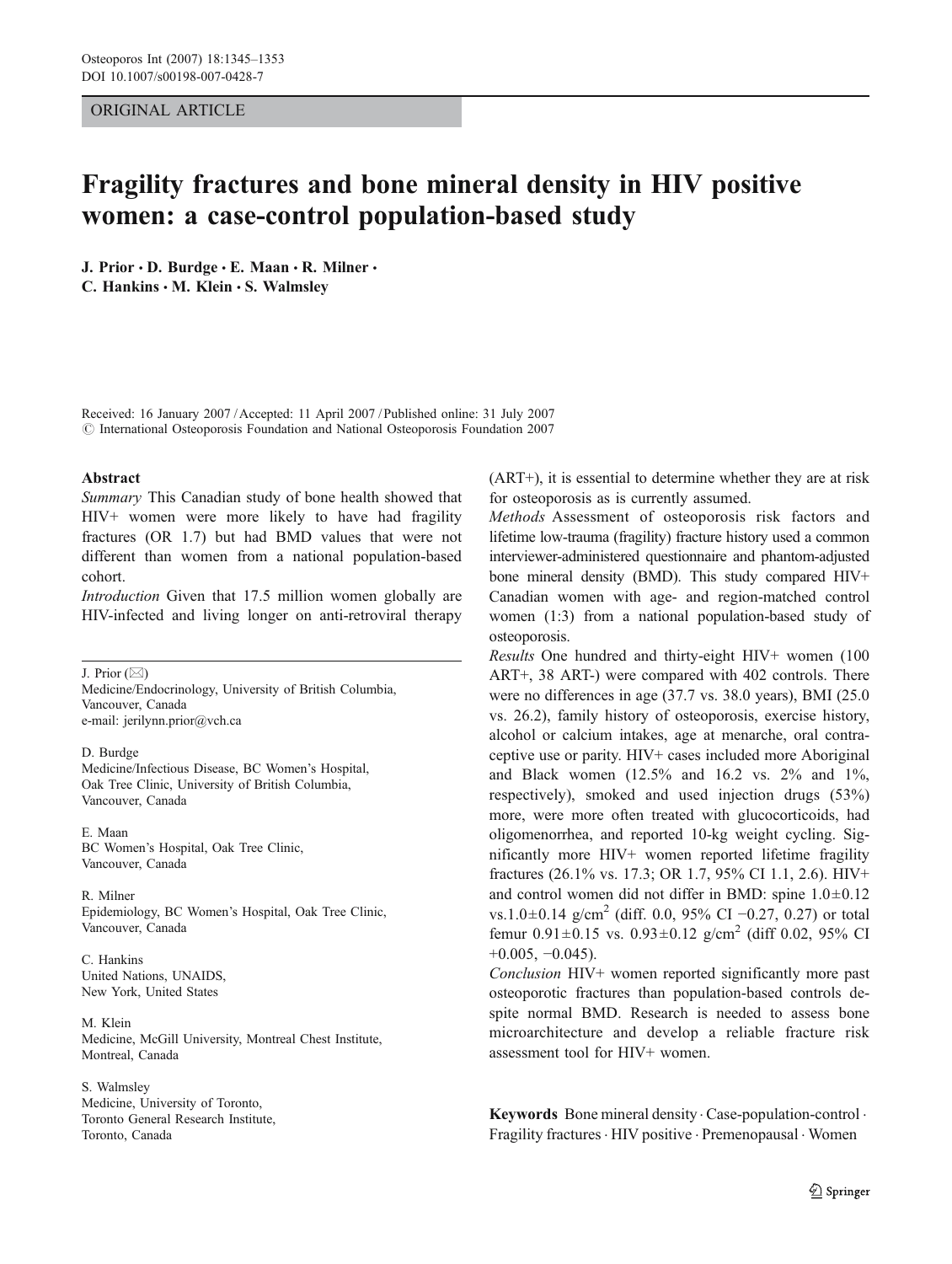# Introduction

Women and men infected with the human immunodeficiency virus (HIV+) are living longer with improved quality of life, but have increased risk of chronic diseases such as osteoporosis [1]. Potential causes of osteoporosis in HIV+ women include classical risk factors of low body mass index, weight loss, cigarette, alcohol, and/or narcotic or intravenous drug use and disturbed menstrual cycles, all of which are common in this population. In addition there may be other HIV+ specific risks including, the increasingly perceived link between inflammation and increased bone resorption, malabsorption of calcium, low blood cell counts (hematopoetic and bone remodelling cells are from the same lineage), lipodystrophy and related increased abdominal visceral fat, and lactic acidemia. Finally, it has also been suggested that anti-retroviral drugs (either in general, or specific agents) might have detrimental effects on bone metabolism [2], although this remains controversial and confounds the cohort studies published to date.

HIV+ women have been reported to have low bone mineral density (BMD) [2] and fractures. As shown in Table 1, a total of 25 fractures (that are presumed to be caused by moderate or low trauma) have been reported to date in HIV+ women from five studies [4–8]. Unfortunately, previous studies of BMD in HIV+ women have used dual energy X-ray absorptiometry (DXA) instrument standards [5, 9] that are subject to the healthy cohort bias [10] or data were controlled by convenience samples [3, 6, 11].

To date no sample of HIV+ women with populationbased controls has been assessed for low BMD and fracture. It is now known that fragility fractures and BMD vary across regions [12], and thus any multicentre study should match controls by geographical region. The purpose of this study was to determine whether women who were HIV+ and participating in the Canadian Women's HIV+ Study (CWHS) [13] differed in osteoporosis risk factors, BMD or low-trauma fracture from age and region-matched women participating in the population-based national Canadian Multicentre Osteoporosis Study (CaMOS) [14].

Table 1 Previously reported fractures in HIV+ women\*

| Reference<br>number | Year of<br>publication | <b>Numbers</b><br>of women | Percentage<br>menopausal | <b>Numbers</b><br>of fractures |
|---------------------|------------------------|----------------------------|--------------------------|--------------------------------|
| $\overline{4}$      | 1999                   | 2                          |                          | 2                              |
| 5                   | 2004                   | 14                         | $\cdots$                 | 14                             |
| 8                   | 2004                   | 5                          | $\cdots$                 | 6                              |
| 6                   | 2005                   | 31                         | 100%                     |                                |
| 7                   | 2004                   | 60                         | $7\%$                    | 2                              |
| Totals              |                        | 112                        |                          | 25                             |

\*Ellipses indicate information not available or not applicable.

A second part of this study compares BMD and fractures in women on antiretroviral therapy (ART) for  $\geq$  one year with those who have never been exposed to antiretoviral therapy (to be reported separately; personal communication, DR Burdge).

#### Methods

#### Study design

This was a cross-sectional, multicentre, national casecontrol study. HIV+ women from regional centres of the CWHS were compared with control women from the same regions in the population-based CaMOS. The study was coordinated out of the Oak Tree Clinic at Children's and Women's Health Centre of British Columbia in Vancouver, British Columbia, Canada, with enrolment between May 2001 and September 2003. Primary outcome variables were lumbar spine BMD and lifetime fragility fractures defined as having occurred with a force no greater than a fall from a standing height.

# Subjects

Cases were HIV+ non-pregnant women (age 18 and older) from CWHS sites in urban regions in central and western Canada-from Toronto (two medical centres), Hamilton, Kingston, Quebec City, Montreal, Saskatoon, and Vancouver. The majority of the HIV+ women were already enrolled in the CWHS, and were invited to participate in the current study of bone mineral density and fragility fracture. If women were not already enrolled in the CWHS they were offered participation in both studies (under separate consent) at enrollment. The CWHS, at baseline in 1993, had enrolled 413 women from 28 sites in 11 urban centres across Canada [13]. By 1998, 316 women remained in this study [13].

Because the current study was pre-planned to have as a secondary outcome the comparison of BMD and fragility fracture by ART use or not, cases had to either have never used antiretroviral therapy (ART-), or to have used ART for a minimum of a full year (ART+). This exclusion criterion resulted in no women from the Vancouver Centre being unable to participate-the number excluded at other centres is unknown. Except for those who were pregnant, no other consenting women were excluded. Eight of 28 CWHS centres (29%) participated and 138 HIV+ women of the estimated 260 (53%) of women remaining in the CWHS by 2001 [13], participated in this osteoporosis study.

HIV+ women were matched within 5-years of age and by region with controls from seven (of nine) CaMOS centres. Three controls were randomly selected from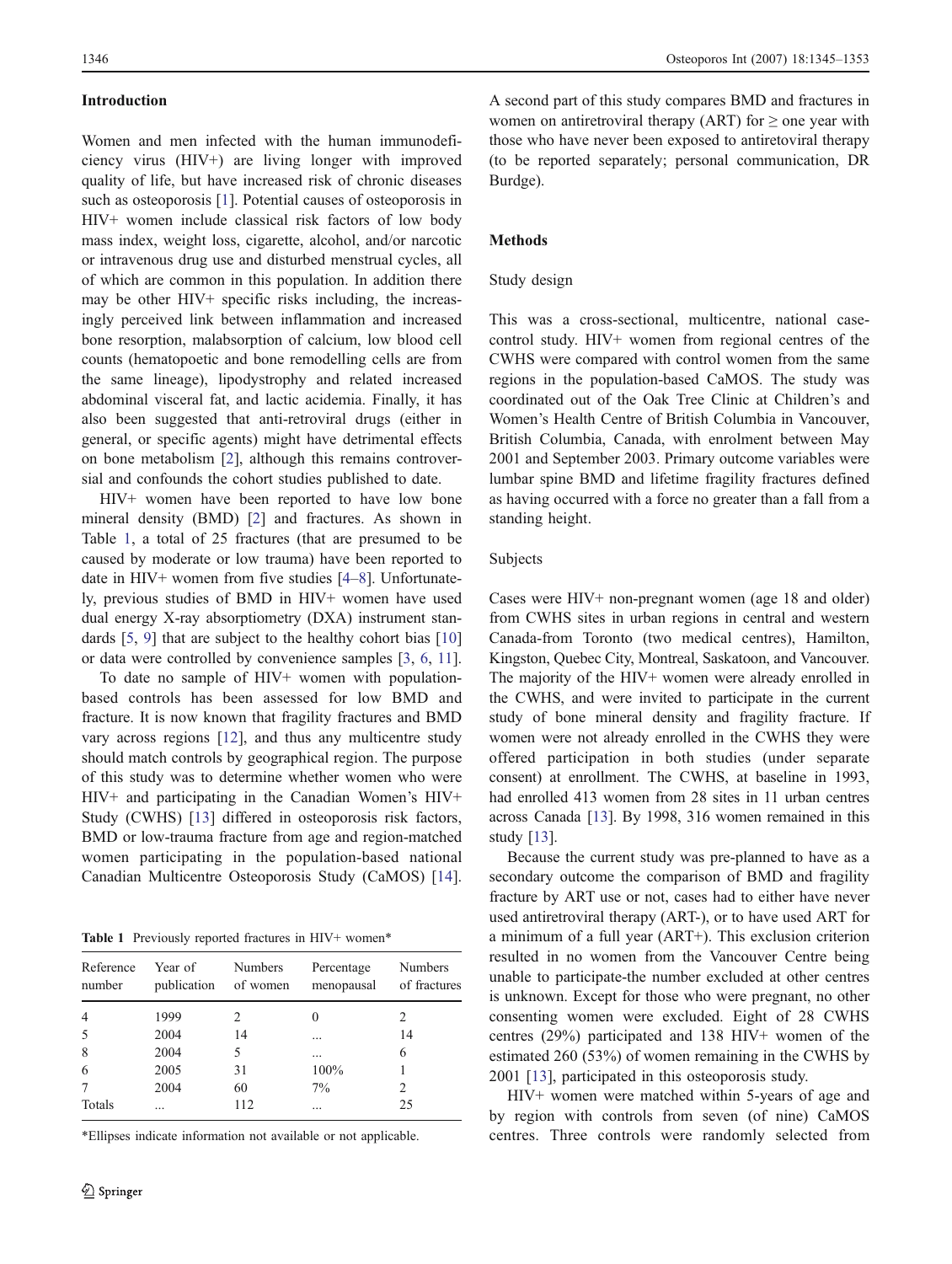women in the baseline CaMOS study for every HIV+ woman. Because the number of premenopausal women (aged 25–45) in each CaMOS centre approximated 70, yet the number of women in each of the CWHS centres varied widely (from five to 104/centre), it was not always possible to obtain more than one age- and region-matched case for the two of the seven centres. For example, some of the 104 cases from Vancouver's Oak Tree Clinic had to be matched more loosely by age  $(\pm 2$  to  $\pm 9$  years) with Vancouver CaMOS controls. Also, because there were no controls from Montreal, each Montreal case was matched with one from Quebec City (the nearest regional CaMOS centre). Whenever second or third regional controls were unavailable, age-matched controls were randomly selected from across all CaMOS centres.

The CaMOS methodology has been described in detail elsewhere [14]. In brief, the objectives of CaMOS were to ascertain the number of prevalent and incident fractures, obtain clinical measures of BMD and describe the risk factors for osteoporosis in a population-based sample of 9,423 non-institutionalized adult Canadian women and men recruited in 1996–1997. This age and sex-stratified sample included two-thirds women and one-third men, and more elderly participants-at baseline the CaMOS mean age was 62 years. A stratified random sampling technique, utilizing all residential telephone subscribers in postal code areas within a 50-km radius of nine urban centres coast to coast was employed to recruit men and women aged 25 years or more. A participation rate of about 63% was achieved for women fifty years of age and younger. Given that Health Canada reports an HIV+ prevalence of 3–5/10,000 pregnant Canadian women [15], it is estimated that less than one percent of the premenopausal CaMOS controls would be HIV+. None provided this medical history or reported taking ART.

CWHS and CaMOS studies were both approved by the universities affiliated with each of the centres. Consent for this study was additionally obtained from the Clinical Research Ethics Board of the University of British Columbia, by the research review committee of Children's and Women's Health Centre of British Columbia, and by the review boards of the universities in each of the eight CWHS centres. All cases provided written informed consent. CaMOS controls' data were used without additional consent.

# Methods

Demographics, medications, reproduction, lifestyle (including exercise in kilojoules energy expenditure/day and cigarettes in 20-pack use/lifetime), dietary (calcium intake) and family osteoporosis histories were included in the interviewer-administered CaMOS Baseline Questionnaire (©1995). Reproductive history included age at menarche, number of live births (parity), the occurrence and duration of absent menstrual flow, hysterectomy and ovariectomy surgeries, menopause and whether women had received hormonal therapy. Falls in the past month and past fracture history were also included, by site of fracture, and type of fracture. Low-moderate trauma (fragility) fractures were included but high trauma and pathological fractures due to malignancy were excluded. By convention, a low-trauma or fragility fracture is defined clinically as one that occurs as a result of minimal trauma, such as a fall from a standing height or less, or no identifiable trauma. Examples of high trauma fracture include those due to a motor vehicle accident, fall from greater than a standing height, or from interpersonal violence, all of which were excluded from this study. Staff trained by local CaMOS personnel, were utilized to interview cases in each of the centres.

The CWHS questionnaire for HIV+ women collected information regarding date of HIV diagnosis, detailed ART history, CD4 counts (including CD4 nadir), history of opportunistic infection, as well as injection drug and other substance use histories.

Clinical and laboratory assessments of both cases and controls included measurements of height and weight without shoes, in light clothing-these were used to calculate body mass index (BMI, weight in kg divided by height in metres squared). BMD by dual energy X-ray absorptiometry (DXA) of the lumbar vertebrae  $(L_{1-4})$ , and the nondominant femoral neck and total femur were measured in cases and controls. Five of the CaMOS centres used Hologic® and two used Lunar® instruments; all data were converted to Hologic® values for analysis. Differences in DXA instruments were removed by measurement of the CaMOS European Spine and Bonafide Phantoms [16] on each of the DXA units used for cases and controls, thus allowing all data to be standardized for accurate comparison. All DXA data were electronically captured and read centrally by a single expert who was blinded to the source of the data. DXA data from cases and controls were directly compared in  $g/cm<sup>2</sup>$  because the CaMOS population-based age-matched controls provided the reference standard [10]. It was, therefore, not necessary to use T- or Z-scores in reporting DXA data for the HIV+ women.

#### Statistical analysis

BMD was analyzed as a continuous variable and fragility fractures as a dichotomous variable with a count. The primary outcome variables were spine BMD and number of lifetime fragility fractures. Data were described using means and standard deviations (SD) or proportions with 95% confidence intervals (CI). Odds ratios were calculated to describe differences between cases and controls. Impor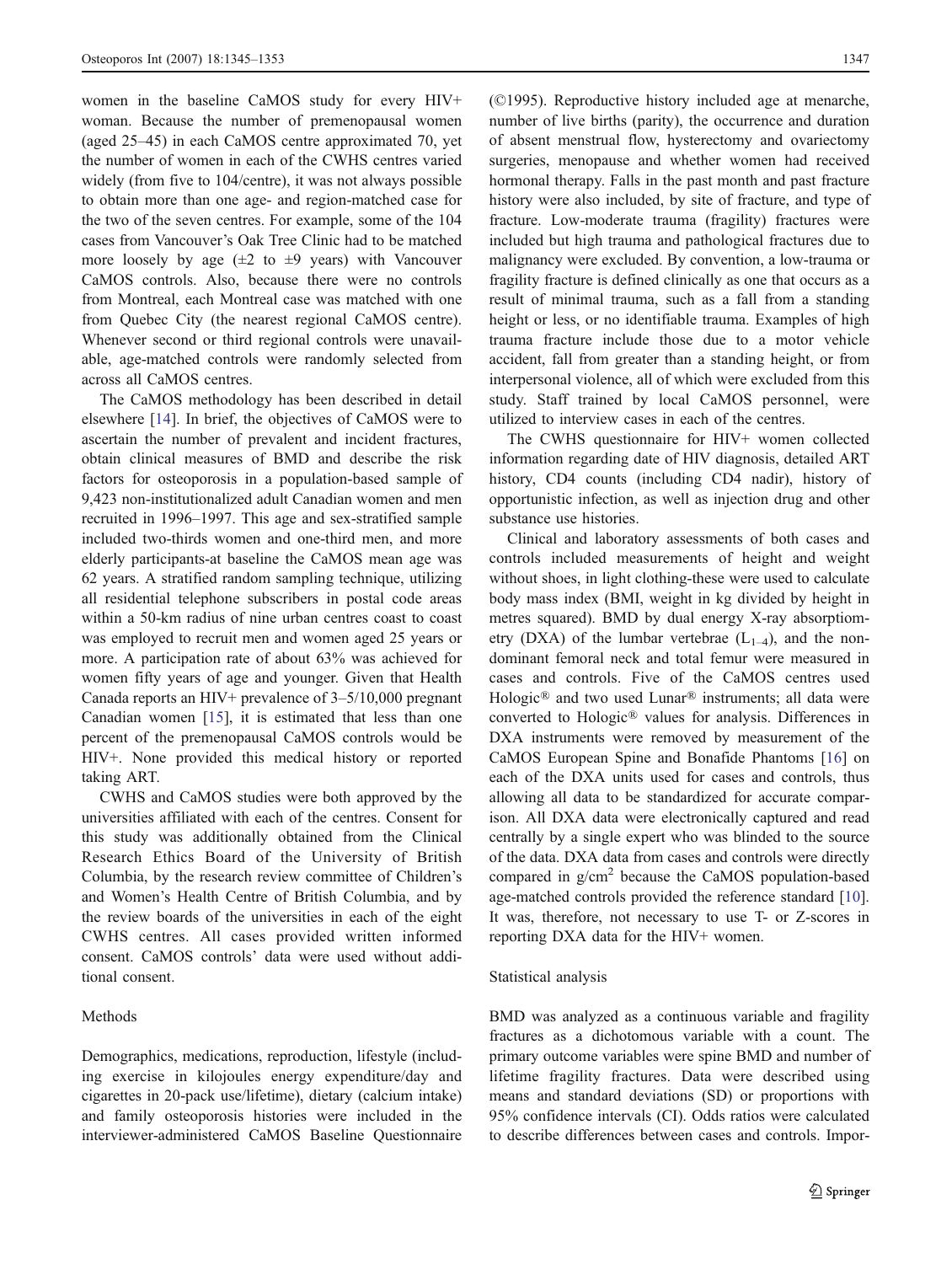tance was attached to any confidence intervals that did not span zero.

# **Results**

A total of 138 HIV+ women (cases) were enrolled and compared with 402 age and geographic region-matched (control) women from CaMOS. Characteristics of the 138 HIV+ cases are as follows: their mean age was 38 years and they had been diagnosed as HIV+ for a mean of  $50\pm47$ (SD) months. Fifty-three percent of all cases gave a history of intravenous drug use (IDU). One hundred of the 138 cases had been treated with anti-retroviral therapies (ART) for a mean of  $45.9 \pm 28.85$  months. Seventy-three percent of those on ART had been treated with protease inhibitors.

Cases and controls were well matched for demographics including age and BMI (Table 2). However, the HIV+ population included more Black and First Nations women and fewer Caucasian women. Alcohol use averaged about two drinks a week and didn't differ in cases and controls. Cases reported smoking a greater number of 20-unit packets of cigarettes in their lifetimes with a median of 3832 versus 1962 packets in controls (diff=927; 95% CI 1733, 121).

Socio-economic variables showed important differences (Table 2). Similar proportions of cases and controls lived alone (22.1 and 17.4%, respectively). However 23.8% of cases compared with only 5.4% of controls were adults living solely with one or more child (Odds ratio [OR] 5.18, 95% CI 2.7, 9.9). Fewer cases than controls also lived with another adult (76.2% versus 94.6%). As would be expected,

more cases than controls were on disability income support (34.6 versus 1.5%; OR 19.7; 95% CI 7.7, 50.5) and fewer were working full time (22.8 versus 52.0%). Education beyond high school was also significantly more common in controls than in the HIV+ women (68% versus 55%; OR 0.6; 95% CI 0.37, 0.86).

The majority of both the cases (119/136; 87%) and controls (326/401; 81.4%) were pre- or perimenopausal, consistent with their relatively young ages (mean 37.7 and 38 years, respectively). Reproduction history did not differ importantly in HIV+ cases compared with controls in age at menarche, parity, oral contraceptive use and the rare use of estrogen or progestin therapy (Table 3). However, significantly more HIV+ women (29.4%) gave a history of skipping more than three menstrual cycles in their lifetimes compared with 15.4% in controls (OR 2.3, 95% CI 1.5, 3.6).

Amenorrhea for greater than one year occurred in a similar proportion of HIV+ women (17/136; 12.5%) and CaMOS controls (75/402; 18.7%). A total of 12/136 (8.8%) HIV+ women, and 46/401(11.5%) controls were truly menopausal, either naturally or through bilateral ovariectomy (surgical menopause). Natural menopause had occurred in similar numbers of HIV+ women (10/136; 7.3%) and controls (44/401; 11%). Two HIV+ women and 12 control women had surgical menopause with bilateral ovariectomy at time of hysterectomy. Six  $(4.4\%)$  of the HIV+ women and 30 (7.5%) controls were menstruating regularly until the time of hysterectomy without bilateral ovariectomy.

Importantly, early menopause  $(\leq 40$  years) occurred in 5  $(3.7\%)$  HIV+ women compared to 8  $(2\%)$  controls. Three (0.7%) HIV+ women and 1 (0.2%) control woman had true

Table 2 Demographic, socioeconomic and life-style variables of cases and controls\*

| Variable                     | Cases $(N=138)$             | Controls $(N=402)$          | Difference† (95% CI)      | Odds ratio: (95% CI) |
|------------------------------|-----------------------------|-----------------------------|---------------------------|----------------------|
| Age                          | $37.7 \pm 8.5$              | $38.0 \pm 8.2$              | $0.3$ (-1.3, 1.9)         |                      |
| Ethnicity                    |                             |                             |                           |                      |
| Caucasian                    | 66/136(48.5)                | 277/402 (68.9)              | $\cdots$                  | 0.4(0.28, 0.63)      |
| <b>Black</b>                 | 22/136(16.5)                | 4/402(1.0)                  | $-15$ (-21.4, -8.9)       | 18.7(6.3, 55.3)      |
| <b>First Nations</b>         | 17/136 (12.52)              | 8/402(2.0)                  | $-10.5$ ( $-16.2, -4.7$ ) | 6.8(2.88, 16.2)      |
| Education $\S$ > high school | 75/136(55.1)                | 274/402 (68.2)              | $-13.1$ ( $-22.5, -3.5$ ) | 0.6(0.37, 0.86)      |
| Body mass index              | $25.3 \pm 5.5$              | $26.2 \pm 5.9$              | $0.9$ (-0.23, 2.03)       |                      |
| Exercise $(Kj/wk)$           | $4443 \pm 3424$             | $4688 \pm 3678$             | $245 (-456, 946)$         | $\cdots$             |
| Dietary calcium              | 731                         | 702                         | $\cdots$                  |                      |
| (Median, $mg/d$ )            | Range 21-4300               | Range 16-3000               |                           |                      |
| Alcohol (drinks/week)        | $2.1 \pm 3.7$               | $2.1 \pm 3.6$               | $0(-0.7, 0.7)$            | $\cdots$             |
| Cigarettes (packs/life)      | $4521 \pm 4254$ median=3832 | $3594 \pm 4127$ median=1962 | $-927(-1773, -121)$       | $\cdots$             |

\*Cases are 138 HIV+ women from eight participating centres of the Canadian Women's HIV Study, controls are 402 population-based, age and region matched women from the Canadian Multi-Centre Osteoporosis Study. Values are expressed as mean (standard deviation) unless otherwise indicated. Ellipses indicate not applicable or not significant.

†Difference with 95% Confidence Interval (CI) calculated for variables that are importantly different.

‡Odds ratios with 95% Confidence Interval (CI) calculated for variables that are importantly different.

§Values are expressed as number (percentages).

¦Values are expressed as number and range.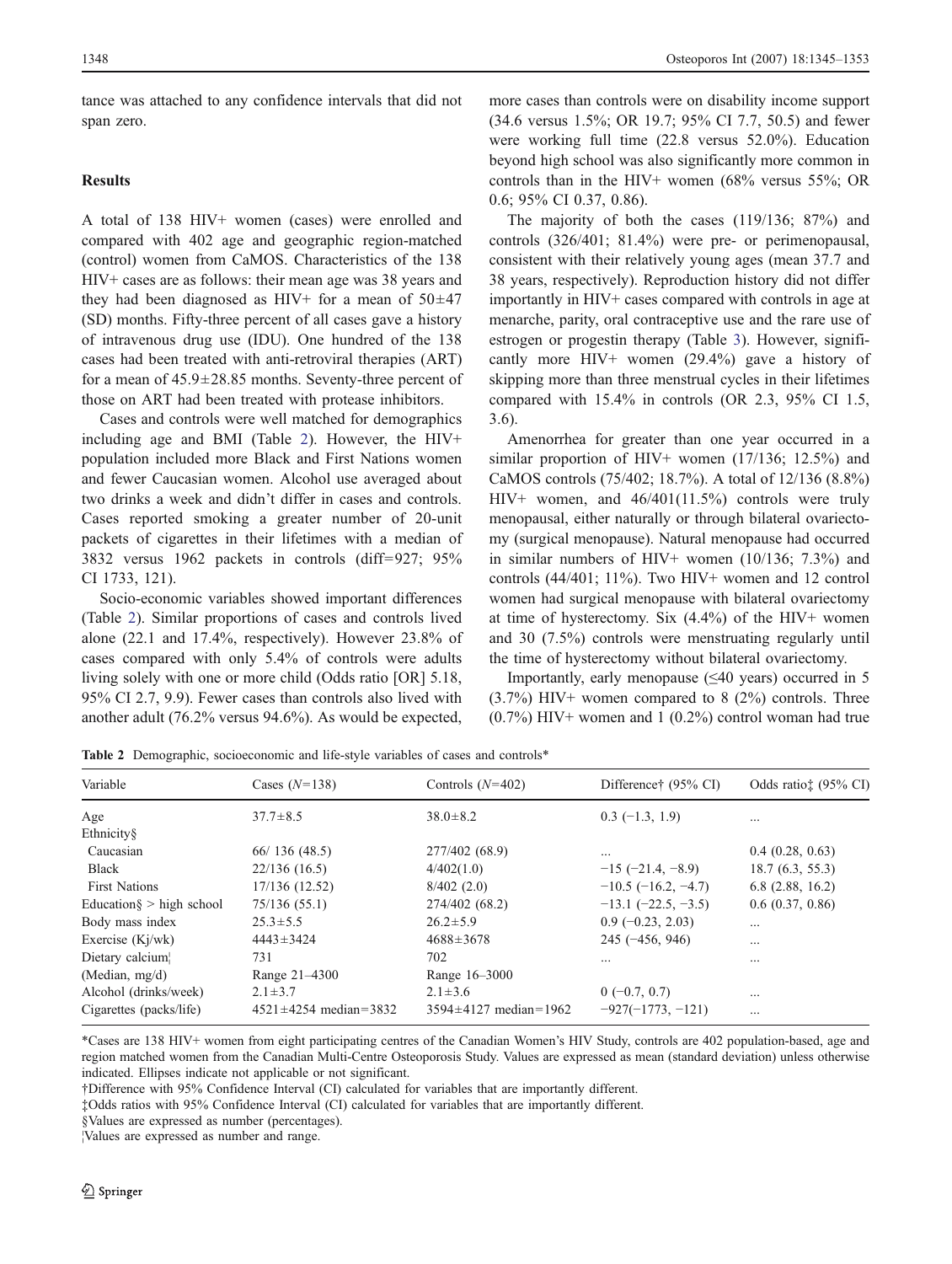|  | Table 3 Reproductive variables in cases and controls* |  |  |  |  |  |
|--|-------------------------------------------------------|--|--|--|--|--|
|--|-------------------------------------------------------|--|--|--|--|--|

| Variable                                     | Cases                      | Controls                     | Difference† (95% CI)         | OR (95% CI)   |
|----------------------------------------------|----------------------------|------------------------------|------------------------------|---------------|
| Menarche age <sup>†</sup>                    | $13.0 \pm 1.6$             | $12.7 \pm 1.5$               | $-0.3$ ( $-0.59$ , $-0.01$ ) | $\cdots$      |
| Parity $\ddagger$ (live births)              | $1.5 \pm 1.0$              | $1.9 \pm 0.99$               | 0.40(0.21, 0.59)             | $\cdots$      |
| OCP use $\delta$                             | 112/136 (82.4)             | 327/402 (81.3)               | $-1.1$ (-8.5, 6.4)           | $\cdots$      |
| Oligomenorrhea $($ >3 cycles $)$             | 40/136(29.4)               | $62/402$ $(15.4)$            | $-14$ (-22.4, -5.6)          | 2.3(1.5, 3.6) |
| Menopausal (natural**, surgical)             | $12/136$ (8.8) (N=10, S=2) | $46/401$ (11.5) (N=34, S=12) |                              | $\cdots$      |
| Menopause $\leq 40$ yr (natural**, Surgical) | $5/136$ (3.7) (N=3, S=2)   | $8/401$ (2) (N=1, S=7)       | $\cdots$                     | $\cdots$      |
| Hysterectomy, pre-perimenopausal             | 6/136(4.4)                 | 30/401(7.5)                  | $\cdots$                     | $\cdots$      |
| Estrogen therapy                             | 13/36(9.6)                 | 44/402(10.9)                 | $1.3(-4.4, 7.2)$             | $\cdots$      |
| Progestin therapy                            | 12/135(8.9)                | 33/402(8.2)                  | $0.7(-6.2, 4.8)$             | $\cdots$      |

\*Cases are 138 HIV+ women from eight participating centres of the Canadian Women's HIV Study, controls are 402 population-based, age and region matched women from the Canadian Multicentre Osteoporosis Study. Values are expressed as number (percentages) unless otherwise indicated.

†Difference with 95% confidence interval (CI) calculated for variables that are importantly different.

‡Values are expressed as mean ± standard deviation.

§OCP indicates oral contraceptive pill.

¦ Bilateral ovariectomy.

\*\* Natural menopause is defined as one year without flow.

early menopause (non-surgical). The numbers of women in each group are low, making definite conclusions impossible. Data regarding menopause are summarized in Table 3.

Although a family history of osteoporosis was similar between cases and controls (13.6% vs. 14.2%), other osteoporosis risk factors were more common in HIV+ women compared with controls (Table 4). In addition to greater cigarette use and more skipped periods, cases exceeded controls in pharmacotherapy with glucocorticoids. Furthermore, 39.1% of HIV+ women reported a lifetime history of weight loss and regain of more than 10 kilograms (20 pounds) compared with 18.7% of controls (OR 2.8, 95% CI 1.8, 4.3). Falls were not different between cases and controls-11.0% of HIV+ women had fallen in the past month, which was similar to 8.2% of CaMOS controls (diff=2.8, 95% CI -3.1, 8.7).

HIV+ cases experienced significantly more lifetime fragility fractures-26.1% of cases compared with 17.7% of controls had suffered a low-trauma fracture (OR=1.7, 95% CI 1.1, 2.6). Fracture sites in women who were HIV+ were similar to controls, with the most prevalent being of the ankle, foot and forearm (data not shown). As is conventional in the osteoporosis literature, we have not counted as fragility fractures those of the ankle and foot. About one fifth of the fractures were of the forearm. The numbers of fractures in the two groups were too few and the numbers of sites too many to make a statistical site-specific comparison between the HIV+ women and controls. A multivariate logistic regression analysis of predictors of fragility fracture did not find that HIV+ status, per se, contributed significantly to fracture risk after the differences between the two groups in smoking, pharmacological steroids, oligomenorrhea and weight cycling were taken

|  | <b>Table 4</b> Osteoporosis risk factors (in addition to cigarette use, Table 1)* |  |  |  |  |  |  |  |  |  |  |
|--|-----------------------------------------------------------------------------------|--|--|--|--|--|--|--|--|--|--|
|--|-----------------------------------------------------------------------------------|--|--|--|--|--|--|--|--|--|--|

| Variable                        | Cases $(N=138)$ | Controls $(N=402)$ | Difference† $(95\% \text{ CI})$ | Odds ratio: (95% CI) |  |
|---------------------------------|-----------------|--------------------|---------------------------------|----------------------|--|
| Systemic steroid therapy        | 11/136(8.1)     | 12/402(2.9)        | $5.1(-9.9, 0.2)$                | 2.9(1.2, 6.6)        |  |
| Oligomenorrhea $(>3$ cycles)    | 40/136(29.4)    | $62/402$ (15.4)    | $-14$ (-22.4, -5.6)             | 2.3(1.5, 3.6)        |  |
| Weight cycling $(>20$ lbs)      | 54/138 (39.1)   | 75/402 (18.7)      | $-20.4$ $(-29.5,-11.5)$         | 2.8(1.8, 4.3)        |  |
| Falls in previous months        | 15/136(11.0)    | 33/402(8.2)        | $2.8(-3.1, 8.7)$                | $\cdots$             |  |
| Family history of osteoporosis§ | 15/110(13.6)    | 54/381 (14.2)      | $0.6$ (-6.7, 7.8)               | $\cdots$             |  |

\*Cases are 138 HIV+ women from eight participating centres of the Canadian Women's HIV Study, controls are 402 population-based, age and region matched women from the Canadian Multicentre Osteoporosis Study. Values are expressed as percentages unless otherwise indicated. Ellipses indicate not applicable or not significant.

†Difference with 95% confidence interval (CI) calculated for variables that are importantly different.

‡Odds ratios with 95% confidence interval (CI) calculated for variables that are importantly different.

§Values are expressed as number (percentages).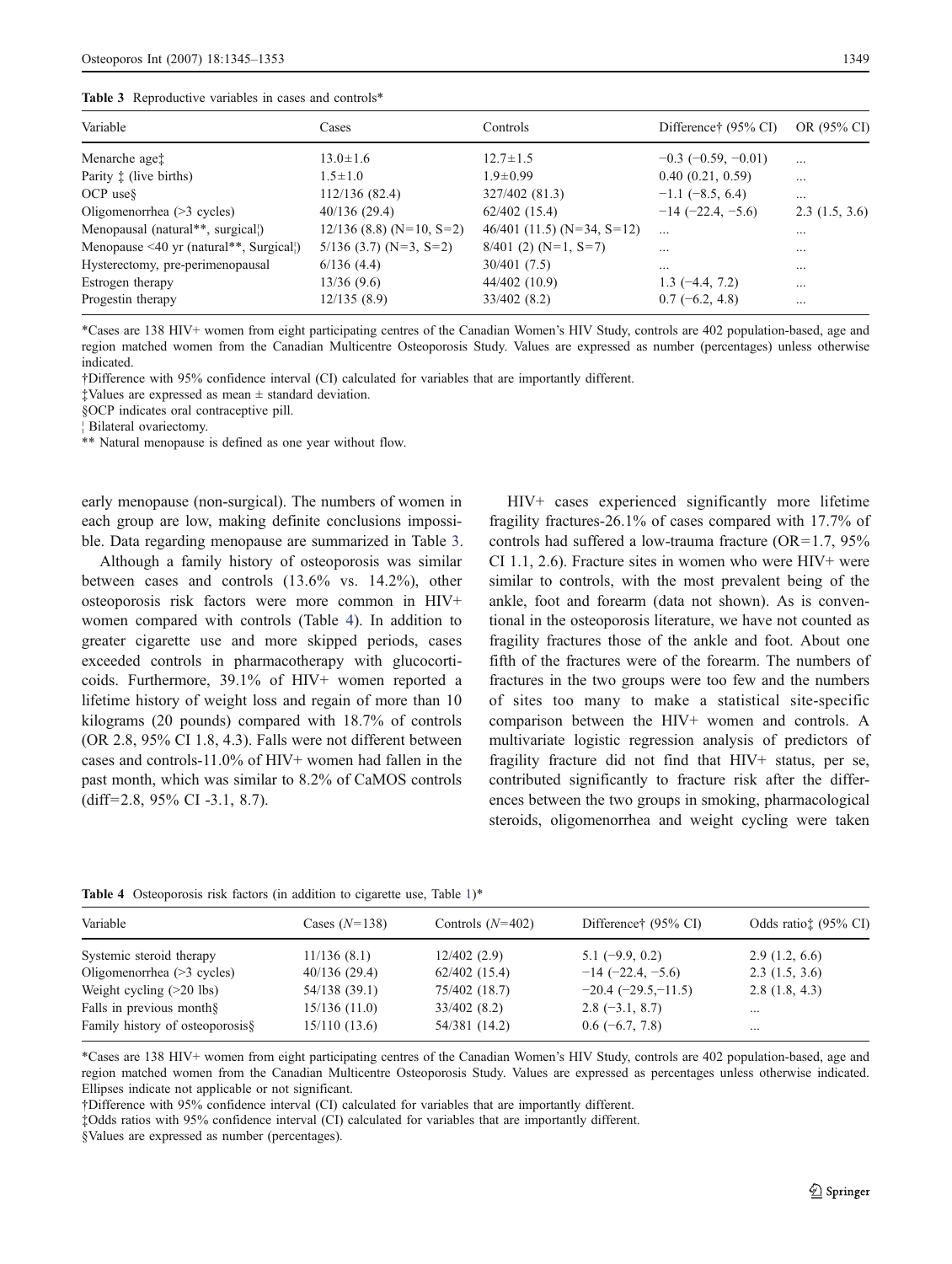into account. Despite a higher prevalence of fragility fractures, bone mineral density of lumbar spine, femoral neck and total femur did not differ between cases and controls (Table 5).

# Discussion

These data provide strong evidence that HIV+ women are at greater risk for fragility fractures, and thus the diagnosis of osteoporosis, than women in the general population. Over a quarter of the HIV+ women in this study reported that they had experienced a fragility fracture in their lifetimes, and the risk of having a fragility fracture was 1.7 times that of population matched controls. This was despite the HIV+ women having normal average weight and BMI, being relatively young (average age 38 years) and largely premenopausal. This information is particularly important, given that there are currently an estimated 17.5 million women living with HIV globally.

The HIV+ women in this study had more classical risk factors for osteoporosis, including more systemic steroid therapy, heavier smoking histories, more oligomenorrhea and more weight cycling, than the control women. They also had much higher rates of injection or illicit drug use. It is therefore somewhat puzzling that dual energy X-ray absorptiometry bone mineral density values in the HIV+ women did not differ from controls. Areal BMD reflects an estimate of the mineral within a bone region — it should have few confounds from osteophytes and extra-osseous calcium in women in this young age group.

There are two potential explanations for this observation of significantly greater numbers of lifetime fragility fractures but normal, average bone density in HIV+ women. One is that HIV+ status may be associated with structural bone differences that are not reflected in areal bone density. This is suggested by data from a previous study showing that only four of 11 women with fractures had osteoporosis by BMD [5]. However, these results also fit with increasing awareness that bone geometry and microarchitecture are of key importance as risks for osteoporotic fracture. Further research is required to explore the geometric properties of bone in HIV+ women, and we are planning studies of the proximal femur in both cases and controls using hip structural analysis [17].

A more obvious possibility to explain higher fracture rates in HIV+ women despite similar bone density values is that, given average higher BMD values in Black women [18], and a greater proportion of Black women in the cases compared with controls (16% versus 1.0%) the average BMD in cases is skewed upward by this greater prevalence of Black women. The BMD values at the three sites by race, as shown in Table 5 suggest that slightly higher values at the total hip and femoral neck in Black women may offset the lower values in First Nations women. Results of the spine bone density comparison, our primary BMD outcome, however, cannot explain the fact that BMD values are the same. Spine BMD values in the Black women in this

Table 5 Bone mineral density (BMD) and lifetime fragility fractures\*

| Variable                                 | Cases $(N=138)$ | Controls $(N=402)$ | Difference† (95% CI)        | Odds ratiot (95% CI) |  |
|------------------------------------------|-----------------|--------------------|-----------------------------|----------------------|--|
| $L_{1-4}$ Spine BMD (g/cm <sup>2</sup> ) | $1.0 \pm 0.12$  | $1.0 \pm 0.14$     | $0.0$ $(0.27, -0.27)$       |                      |  |
| Caucasian                                | $1.0 \pm 0.11$  | $1.04 \pm 0.13$    |                             |                      |  |
| <b>Black</b>                             | $0.99 \pm 0.12$ | $0.97 \pm 0.14$    |                             |                      |  |
| <b>First Nations</b>                     | $0.94 \pm 0.13$ | $1.0 \pm 0.12$     |                             |                      |  |
| Proximal femur BMD $(g/cm2)$             | $0.91 \pm 0.15$ | $0.93 \pm 0.12$    | $-0.02$ (0.005, $-0.045$ )  |                      |  |
| Caucasian                                | $0.91 \pm 0.15$ | $0.95 \pm 0.12$    |                             | $\cdots$             |  |
| <b>Black</b>                             | $0.95 \pm 0.16$ | $0.99 \pm 0.18$    |                             |                      |  |
| <b>First Nations</b>                     | $0.86 \pm 0.10$ | $0.97 \pm 0.19$    |                             |                      |  |
| Femoral neck BMD $(g/cm^2)$              | $0.82 \pm 0.14$ | $0.81 \pm 0.11$    | $-0.004(0.19, -0.028)$      | $\cdots$             |  |
| Caucasian                                | $0.81 \pm 0.14$ | $0.81 \pm 0.12$    |                             | $\cdots$             |  |
| <b>Black</b>                             | $0.92 \pm 0.18$ | $0.94 \pm 0.17$    |                             |                      |  |
| <b>First Nations</b>                     | $0.74 \pm 0.11$ | $0.84 \pm 0.15$    |                             |                      |  |
| Lifetime fragility fractures &           | 36/138(26.1)    | 71/402 (17.3)      | $-8.4$ ( $-16.6$ , $-0.2$ ) | 1.7(1.1, 2.6)        |  |

\*Cases are 138 HIV+ women (Caucasian=66; Black=22; First Nation=17) from eight participating centres of the Canadian Women's HIV Study, controls are 402 population-based, age and region matched women (Caucasian=277; Black=4; First Nations=8) from the Canadian Multicentre Osteoporosis Study. Values are expressed as mean ± standard deviation unless otherwise indicated. Ellipses indicate not applicable or not significant.

†Difference with 95% confidence interval (CI) calculated for variables that are importantly different.

‡Odds ratios with 95% confidence interval (CI) calculated for variables that are importantly different.

§Values are expressed as number (percentages).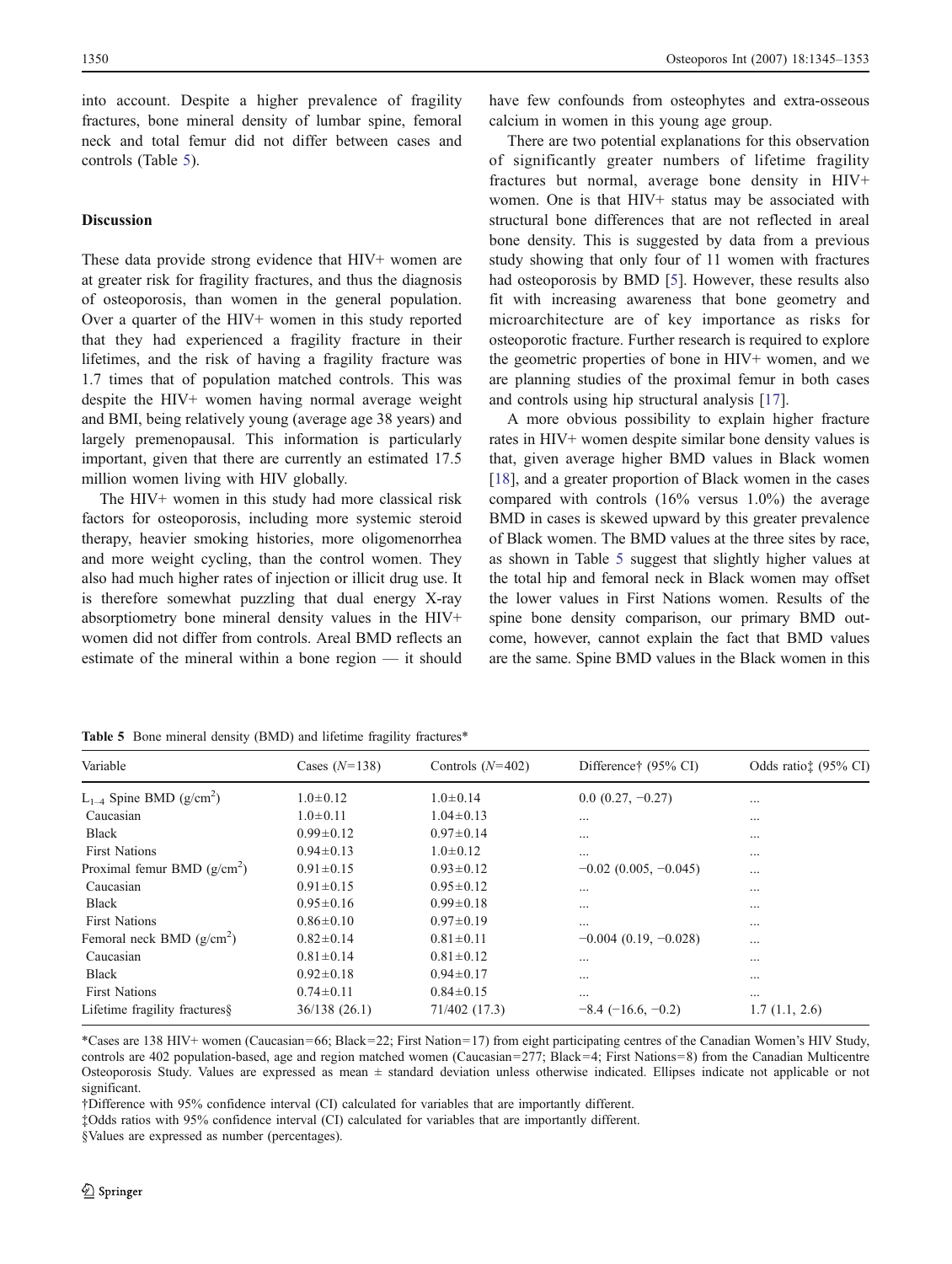population were lower than in Caucasians. This may be because most of the Black HIV+ women in Canada are first or second generation immigrants from the Caribbean or Africa, rather than long-time North American residents. These immigrant women may have had chronic malnutrition before coming to Canada and are clearly different from African Americans who tend to have higher BMD than Caucasian Americans.

Only 25 fractures have previously been reported in five studies of bone mineral density and osteoporosis in HIV+ women [4–8] (Table 1). Most of these did not specify the type of fracture by amount of trauma. This study adds to the existing literature by reporting 36 additional fragility fractures, comparing lifetime fragility fractures with a population-based age- and region-matched control group and describing a large number of potential osteoporosis risk factors. Future studies of osteoporosis in HIV+ women need to obtain information about fractures and to determine whether or not these are related to osteoporosis or are due to trauma or malignancy.

A major strength of this study is that careful methodology allowed accurate comparison of BMD despite at least 12 different DXA machines made by two manufactures and in sites separated by over 3,000 kilometers. Also, a shared interviewer-administered osteoporosis questionnaire allowed direct comparison of self-reported data that may relate to osteoporosis and fracture.

While the majority of the HIV+ women in this study were recruited from the Vancouver centre, cases are reasonably representative of Canadian HIV+ women. Women were recruited from seven regional centres across central and western Canada, and their age, race and education appear similar to the 1998 CWHS cohort [13]. A higher percentage of the HIV+ women in this study reported intravenous drug use (53 versus 14%) than in the CWHS [2]. However Health Canada reported in May 2005 that 38.5% of all the women testing HIV+ in Canada from 1985–2003 likely acquired the infection through IDU [13] suggesting that our study population may be similar to HIV+ women in Canada in intravenous drug use. Aboriginal and Black Canadians account for 3.3% and 2.2% of Canada's population, respectively. In 2003, they accounted for 14.4% and 20.7% of reported AIDS cases, and thus the ethnicity of our study HIV+ women clearly parallels the Canadian epidemiologic data.

It was expected that HIV+ women would be of lower socio-economic status than the general population, and this might be associated with smaller body sizes and hence higher osteoporosis risks [19]. Although we did not find a body size difference, this study did confirm several lower socio-economic status indicators including less education, more women living alone with dependent children and being more likely to be on disability.

This study is limited by the lack of explicit questions about HIV status and intravenous drug use in the population-based controls. It is clearly likely that more of the HIV+ women have used intravenous drugs than have women in the general population. Half of the HIV+ women reporting intravenous drug use had a history of 10-kg weight cycling. The use of narcotics, cocaine or amphetamine and their related weight losses probably account for the higher proportion of HIV+ women who reported oligomenorrhea, despite similar parity and menarche age as control women. Addressing intravenous drug use is, therefore, an important aspect of care, and, like smoking, a risk factor for osteoporosis that is potentially amenable to intervention.

The majority of both cases and controls were pre- or perimenopausal. However, 8.8% of the HIV+ women, and 11.5% of controls were truly menopausal, either naturally or through bilateral ovariectomy (surgical menopause). Five (3.6%) HIV+ women and eight (2.0%) control women had early (<40 yrs) menopause, with three HIV+ women having early non-surgical menopause.

Hypogonadism in its most subtle forms, such as variations in menstrual cycle length and ovulation disturbances (including anovulatory and short luteal phase cycles), are important for BMD [19–21]. Little is known about menstrual cycles and ovulation in HIV+ women. A menstrual calendar study in 802 women, of whom 273 were HIV+, showed that HIV+ women had more variable cycle lengths and a tendency toward abnormally short cycles [19]. These cycle changes were associated with higher viral loads and lower CD4 T-cell counts [19]. Variable, sparse data suggest that ovulation is disturbed in HIV+ womenthree small studies of HIV+ women with regular cycles showed that 22% (from a Vancouver study [22]), 29% and 48%, respectively, were anovulatory [21, 23]. Although heterogeneous, these data show a higher percentage of anovulatory cycles than in the two available populationbased studies of ovulation (12 and 18 percent, respectively) [19, 24]. Early menopause before age 40, although shown in only three HIV+ women in this study, may also occur more frequently in HIV+ women [23].

It remains to be determined whether part of the reason for increased fractures in this population of HIV+ women relates to the majority of the population who were treated with modern highly active antiretroviral therapy [2]. Literature results are mixed about whether ART use is associated with bone loss because of adverse drug effects or with bone gain as HIV+ women become less ill, more mobile, gain weight, and have less inflammation. Investigation of fracture and BMD in these cases by ART use or not, is currently ongoing (Burdge, personal communication).

There are currently no guidelines for the treatment of pre- or perimenopausal osteoporosis and fracture and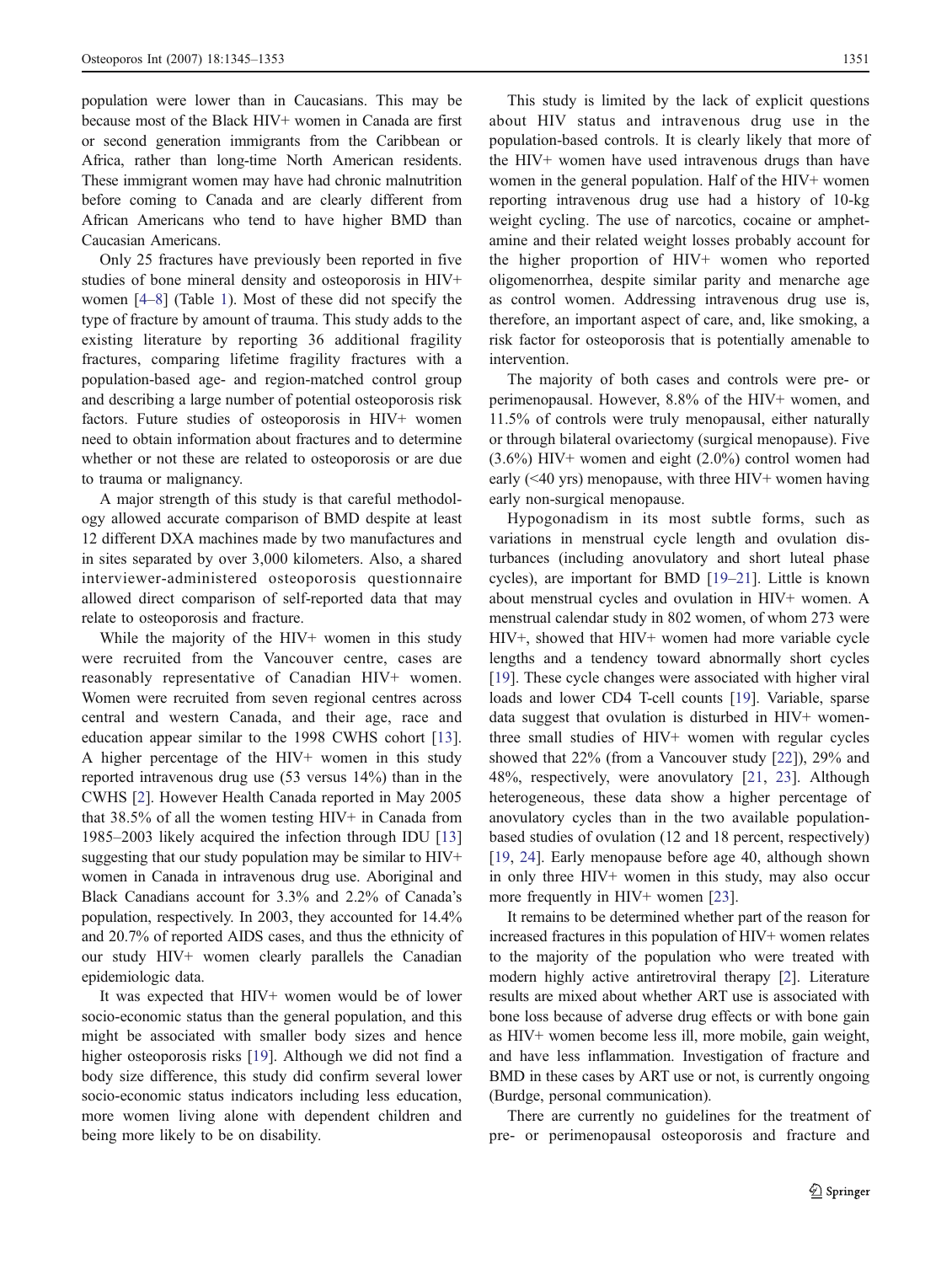1352 Osteoporos Int (2007) 18:1345–1353

certainly none for HIV+ women. Optimizing vitamin D and calcium intakes, assisting with withdrawal from intravenous drug use, and obtaining and maintaining optimal exercise and normal weight are likely important. Cyclic medroxyprogesterone (10 mg/d) or oral micronized progesterone (300 mg at bedtime) for 14 days a cycle may be helpful given the increased prevalence of menstrual cycle and ovulation disturbances shown in this and other studies [21– 24], and because cyclic progestin therapy has been shown in a randomized placebo-controlled trial to increase spinal bone density in healthy, active young women with abnormal menstrual cycles [25].

# Summary and conclusion

In summary, this cross-sectional case population-based control study clearly shows, for the first time, that pre- and perimenopausal women who are HIV+ are at increased risk for fragility fracture compared with women in the general population. It did not, however, show that spinal BMD is lower, suggesting that BMD is not a sensitive predictor of fracture risk in younger women who are HIV+. These data further suggest that osteoporosis-related risk factors may eventually be used to predict the fracture risk shown herethese include cigarette abuse, 10- kilogram weight cycling history, oligomenorrhea and past treatment with glucocorticoids. These risk factors should be sought to help predict risk for fragility fracture in HIV+ women.

It is clear that fracture risks should be addressed as part of the routine care of HIV+ women. Further investigation is needed to develop a reliable fracture risk assessment approach for HIV+ women.

Acknowledgements The authors thank all the women who participated. This study would not have been possible without approval from the Data Analysis and Publications Committee of the Canadian Multicentre Osteoporosis Study and the cooperation of C. Berger and the CaMOS Data Management Centre. Dr. D. Burdge and C. Morris obtained funding for this study as a grant from CANFAR. The following physician directors of individual Canadian Women's HIV Study centres, in addition to the authors (DRB, CH, MBK and SW) contributed importantly to this study: A Rachlis; F. Smaill; S Trottier, W Wobeser, and K Williams. The bone mineral density measurements were made possible with the assistance of Dr. K. Kruse and the Osteoporosis Clinic at the Women's Health Centre in Vancouver. Dr. Stuart Jackson provided quality assurance and converted all DXA data based on common phantom data. Dr. R. Sebaldt oversaw data entry for the CWHS data.

The Canadian Multicentre Osteoporosis Study was funded by the Senior's Independence Research Program, through the National Health Research and Development Program of Health Canada (Project No. 6605-4003-OS), The Medical Research Council of Canada, MRC-PMAC Health Program, Merck Frosst Canada Inc., Eli Lilly Canada Inc., Procter and Gamble Pharmaceuticals Canada Inc., Novartis Pharmaceuticals Inc., Aventis Pharma Inc., The Dairy Farmers of Canada, The Arthritis Society.

# References

- 1. Thomas J, Doherty SM (2003) HIV infection-a risk factor for osteoporosis. J Acquir Immune Defic Syndr 33(3):281–291
- 2. Guaraldi G, Ventura P, Albuzza M, Orlando G, Bedini A, Amorico G et al (2001) Pathological fractures in AIDS patients with osteopenia and osteoporosis induced by antiretroviral therapy. AIDS 15(1):137–138
- 3. Dolan SE, Huang JS, Killilea KM, Sullivan MP, Aliabadi N, Grinspoon S (2004) Reduced bone density in HIV-infected women. AIDS 18(3):475–483
- 4. Stephens EA, Das R, Madge S, Barter J, Johnson MA (1999) Symptomatic osteoporosis in two young HIV-positive African women. AIDS 13(18):2605–2606
- 5. McComsey GA, Huang JS, Woolley IJ, Young B, Sax PE, Gerber M et al (2004) Fragility fractures in HIV-infected patients: need for better understanding of diagnosis and management. J Int Assoc Physicians AIDS Care (Chic.Ill.) 3(3):86–91
- 6. Yin M, Dobkin J, Brudney K, Becker C, Zadel JL, Manandhar M et al (2005) Bone mass and mineral metabolism in HIV+ postmenopausal women. Osteoporos.Int published on-line March 2005
- 7. Madeddu G, Spanu A, Solinas P, Calia GM, Lovigu C, Chessa F et al (2004) Bone mass loss and vitamin D metabolism impairment in HIV patients receiving highly active antiretroviral therapy. Q J Nucl Med Mol Imaging 48(1):39–48
- 8. Martin K, Lawson-Ayayi S, Miremont-Salame G, Blaizeau MJ, Balestre E, Lacoste D et al (2004) Symptomatic bone disorders in HIV-infected patients: incidence in the Aquitaine cohort (1999– 2002). HIV Med 5(6):421–426
- 9. Bruera D, Luna N, David DO, Bergoglio LM, Zamudio J (2003) Decreased bone mineral density in HIV-infected patients is independent of antiretroviral therapy. AIDS 17(13):1917–1923
- 10. Tenenhouse A, Joseph L, Kreiger N, Poliquin S, Murray TM, Prior JC et al (2000) Estimation of prevalence of low bone density in Canadian women and men using a population-specific DEXA reference standard: the Canadian Multicentre Osteoporosis Study (CaMos). Osteoporos Int 11:897–904
- 11. Loiseau-Peres S, Delaunay C, Poupon S, Lespessailles E, Ballouche N, Arsac P et al (2002) Osteopenia in patients infected by the human immunodeficiency virus. A case control study. Joint Bone Spine 69(5):482–485
- 12. O'Neil TW, Felsenberg D, Varlow J, Cooper C, Kanis JA, Silman AJ et al (1996) The prevalence of vertebral deformity in European men and women: the European Vertebral Osteoporosis Study. J Bone Mineral Res 11:1010–1018
- 13. Hankins C, Lapointe N, Walmsley S (1998) Participation in clinical trials among women living with HIV in Canada. Canadian Women's HIV Study Group. CMAJ 159(11):1359–1365
- 14. Kreiger N, Tenenhouse A, Joseph L, Mackenzie MD, Poliquin S, Brown JP et al (1999) The Canadian Multicentre Osteoporosis Study (CaMos): Background, rationale, methods. Can J Aging 18:376–387
- 15. Archibald, C. HIV/AIDS EPI Updates. <http://www.phac-aspc.gc.ca>. 1-13-2006. Ref Type: Electronic Citation
- 16. Pearson D, Cawte SA, Green DJ (2002) A comparison of phantoms for cross-calibration of lumbar spine DXA. Osteoporos Int 13(12):948–954
- 17. Petit MA, Beck TJ, Lin HM, Bentley C, Legro RS, Lloyd T (2004) Femoral bone structural geometry adapts to mechanical loading and is influenced by sex steroids: The Penn State Young Women's Health Study. Bone 35(3):750–759
- 18. Luckey MM, Wallenstein S, Lapinski R, Meier DE (1996) A prospective study of bone loss in African-American and White women-a clinical research center study. J Clin Endocrinol Metab 81:2948–2956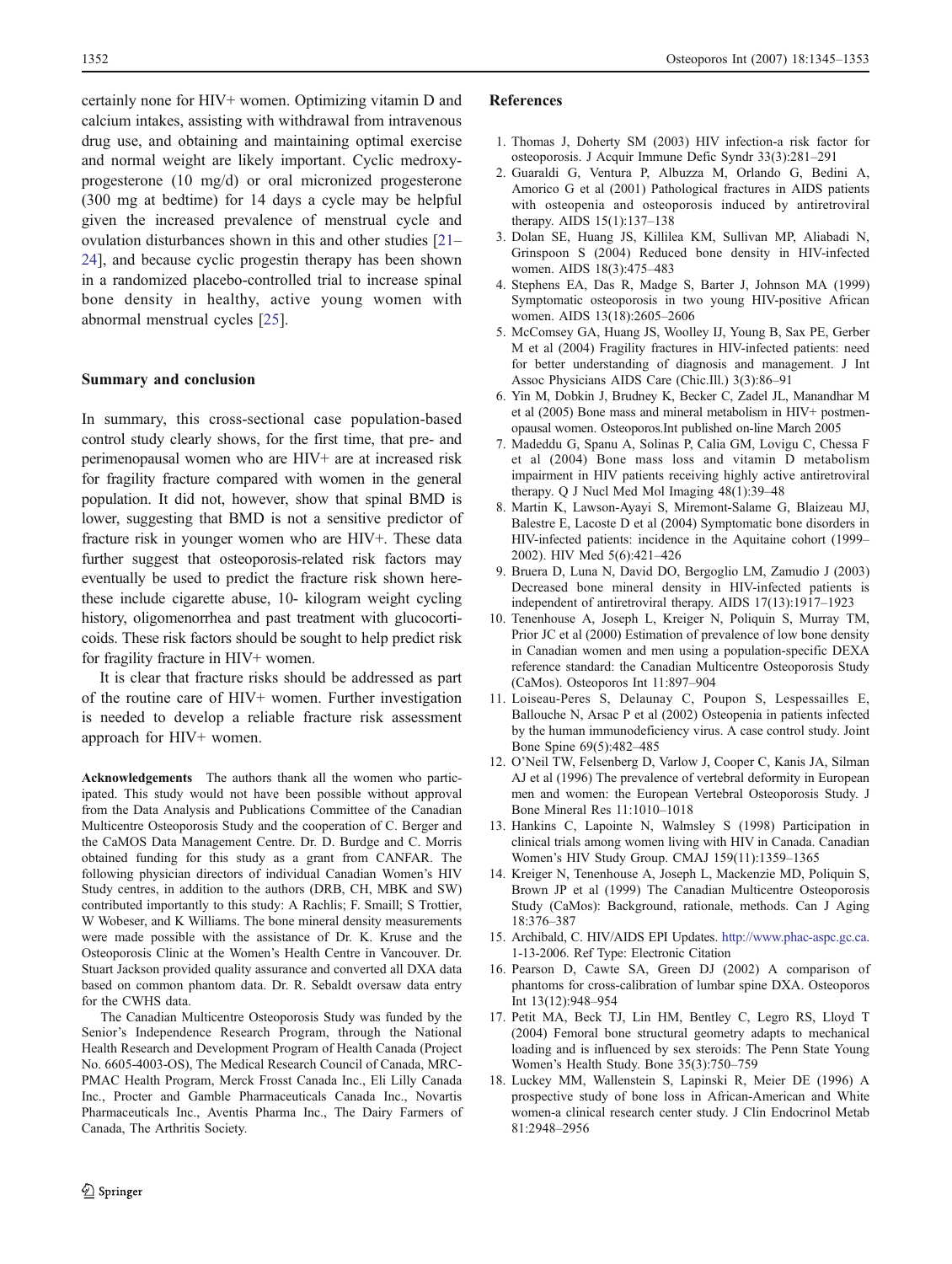- 19. Sowers M, Randolph JF, Crutchfield M, Jannausch ML, Shapiro B, Zhang B et al (1998) Urinary ovarian and gonadotropin hormone levels in premenopausal women with low bone mass. J Bone Min Res 13(7):1191–1202
- 20. Prior JC, Vigna YM, Schechter MT, Burgess AE (1990) Spinal bone loss and ovulatory disturbances. N Engl J Med 323:1221– 1227
- 21. Sioban H, Schuman P, Cohen M, Ohmit SE, Cu-Uvin S, Lin X et al (2000) Effect of HIV infection on menstrual cycle length. J Acquir Immune Defic Syndr 24:68–75
- 22. Money DM, Arikan YY, Remple V, Sherlock C, Craib K, Birch P et al (2003) Genital tract and plasma human immunodeficiency virus viral load throughout the menstrual cycle in women who are

infected with ovulatory human immunodeficiency virus. Am J Obstet Gynecol 188(1):122–128

- 23. Clark RA, Mulligan K, Stamenovic E, Chang B, Watts H, Benson C (2001) Frequency of anovulation and early menopause among women enrolled in selected adult aids clinical trials group studies. JID 184:1325–1327
- 24. Swain MC, Bulbrook RD, Hayward JL (1974) Ovulatory failure in a normal population and in patients with breast cancer. J Obstet Gynaecol Br Commonw 81(8):640–643
- 25. Prior JC, Vigna YM, Barr SI, Rexworthy C, Lentle BC (1994) Cyclic medroxyprogesterone treatment increases bone density: a controlled trial in active women with menstrual cycle disturbances. Am J Med 96:521–530